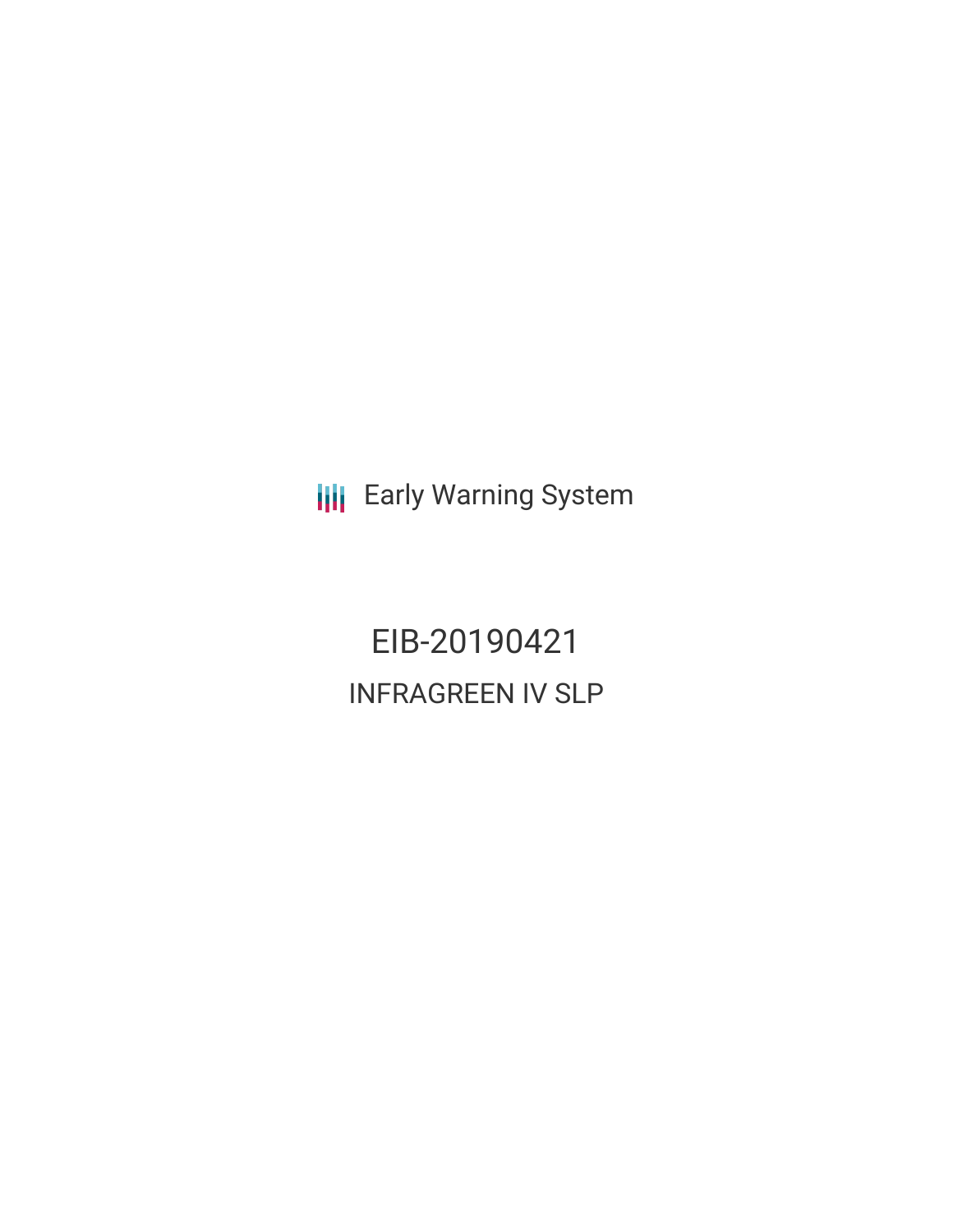# **Quick Facts**

| <b>Countries</b>               | France, Italy                  |
|--------------------------------|--------------------------------|
| <b>Financial Institutions</b>  | European Investment Bank (EIB) |
| <b>Status</b>                  | Approved                       |
| <b>Bank Risk Rating</b>        | U                              |
| <b>Voting Date</b>             | 2019-12-13                     |
| <b>Borrower</b>                | <b>RGREEN INVEST</b>           |
| <b>Sectors</b>                 | Energy                         |
| <b>Investment Type(s)</b>      | Loan                           |
| <b>Investment Amount (USD)</b> | \$83.40 million                |
| <b>Loan Amount (USD)</b>       | $$83.40$ million               |
| <b>Project Cost (USD)</b>      | \$556.03 million               |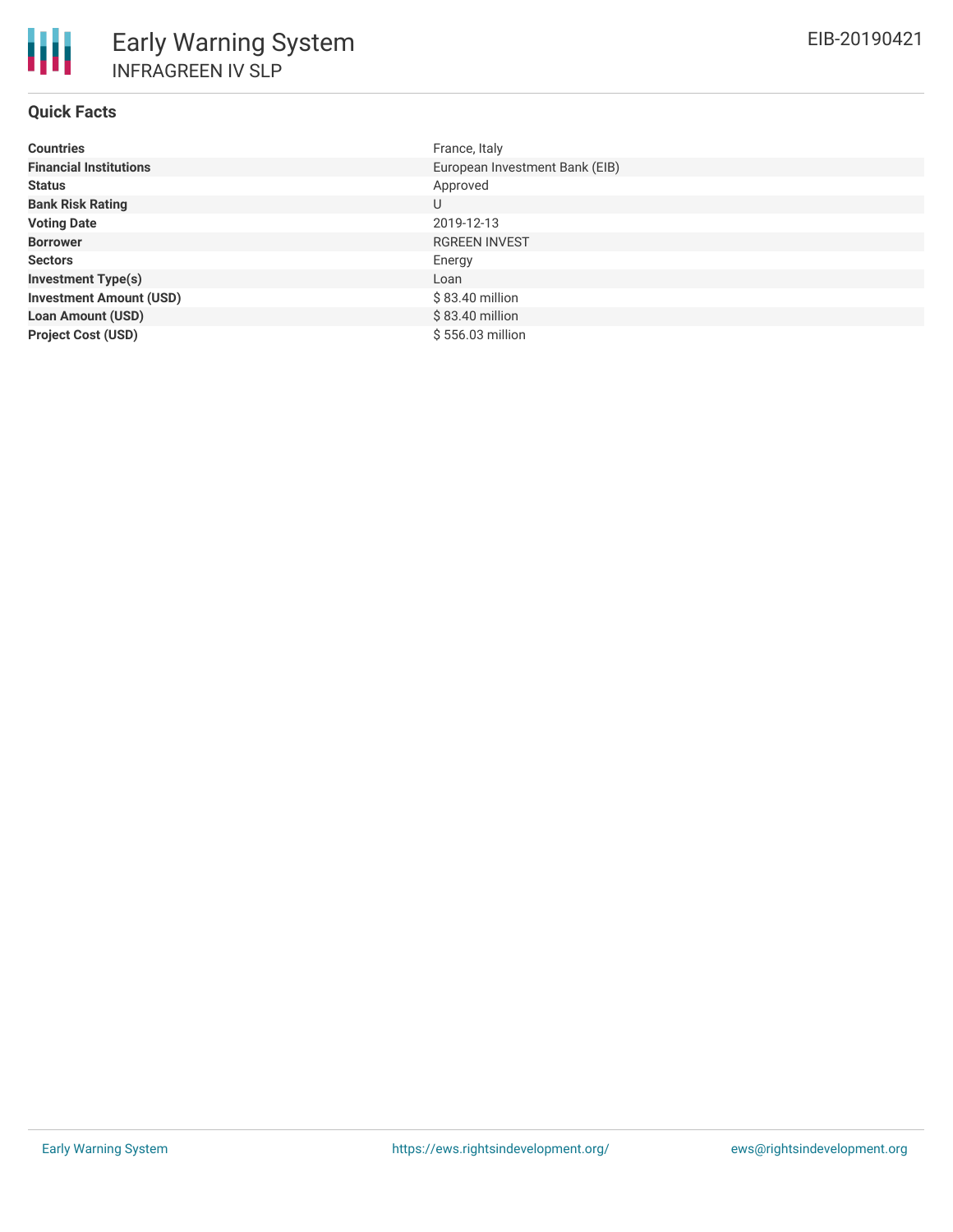

## **Project Description**

According to EIB website, the project consists of an investment fund focusing on renewable energy projects in the European Economic Area, with around 50% of the funds expected to be invested in France and Italy. It aims to invest equity and quasiequity in small to medium size wind, solar and other/innovative technologies (biogas/biomass, energy storage, energy efficiency and green mobility), in the European Economic Area.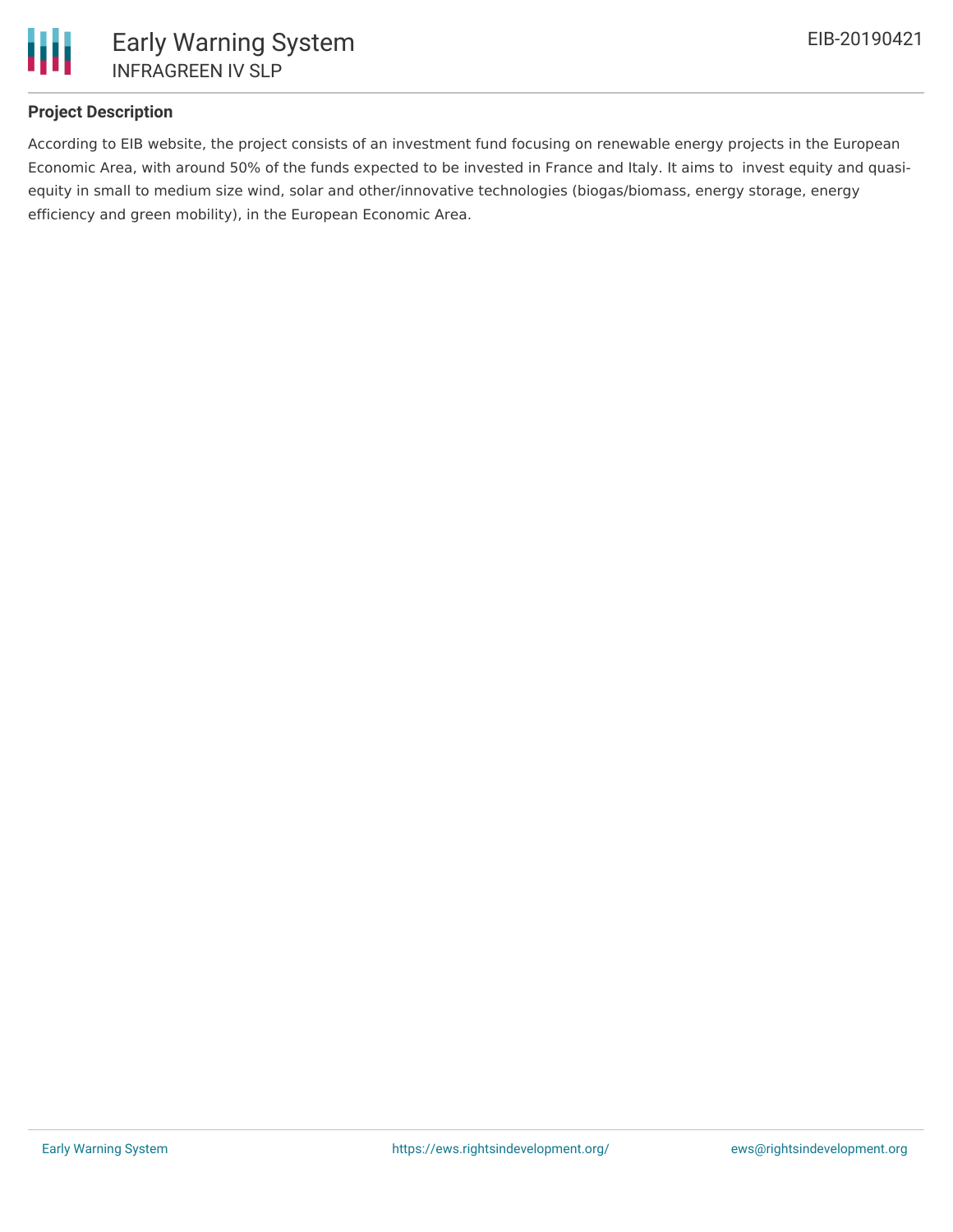## **Investment Description**

European Investment Bank (EIB)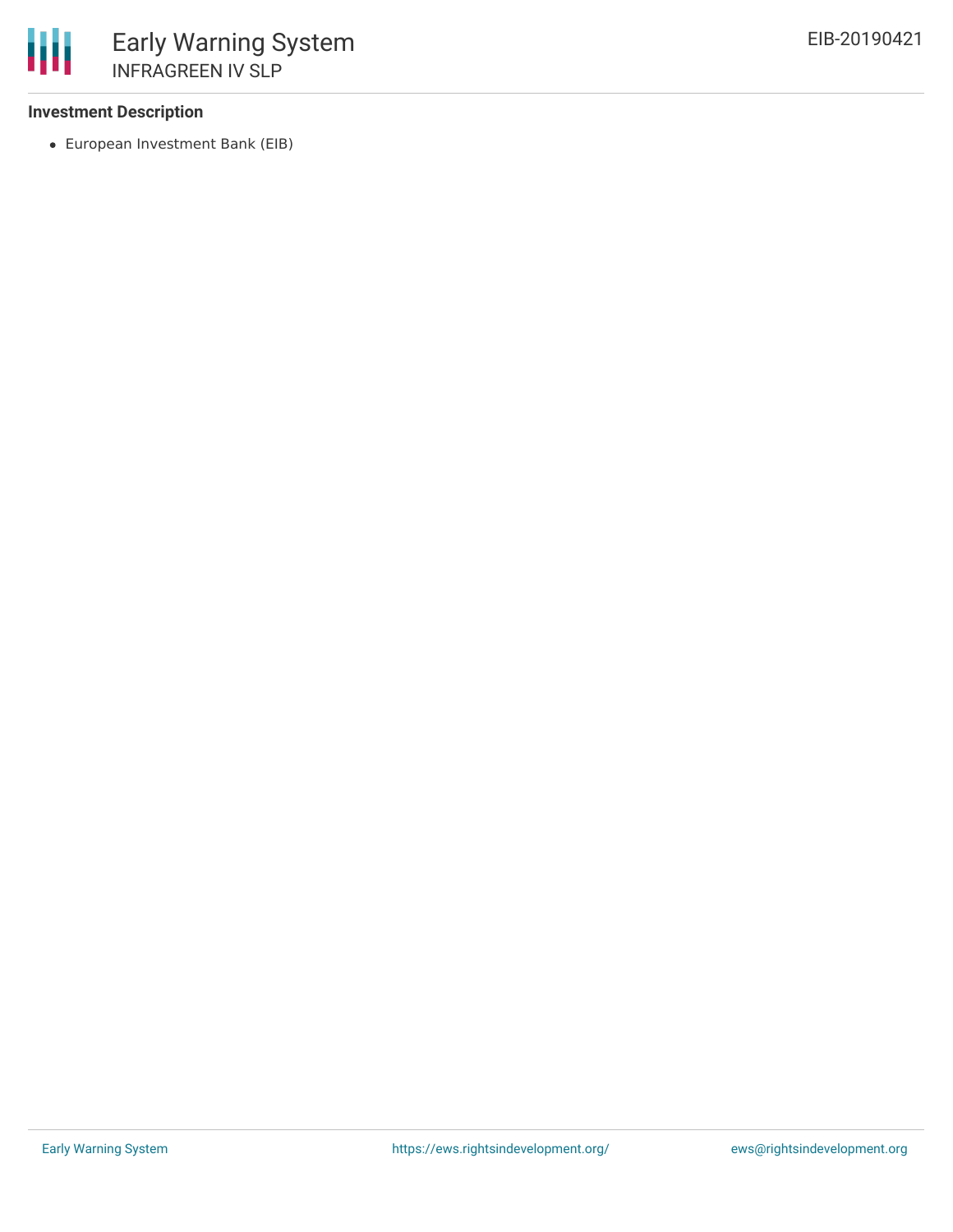

# **Private Actors Description**

Rgreen Invest SAS provides provides asset management services. The Company specializes in energy transition infrastructure projects investments. Rgreen Invest serves clients in the Europe.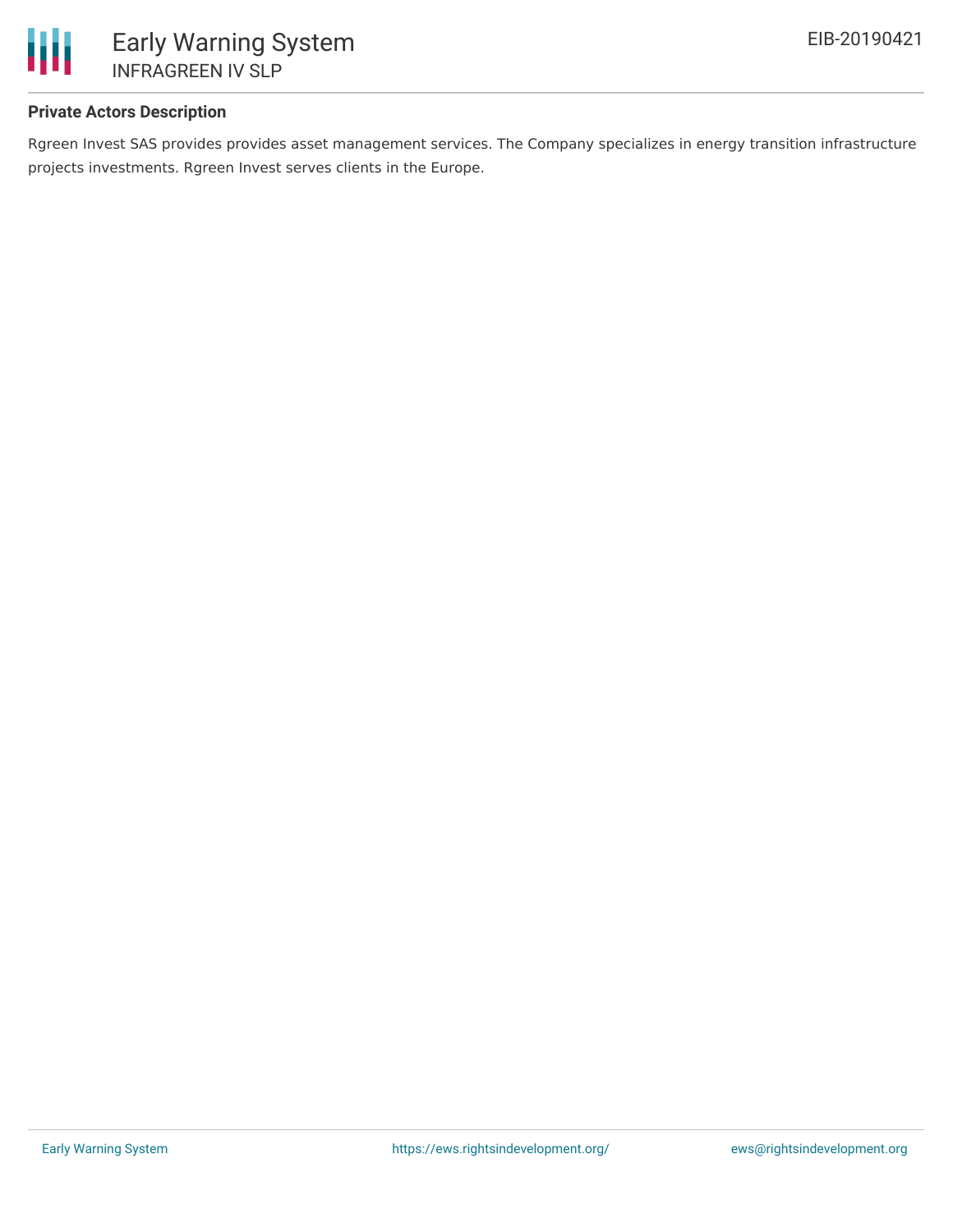



| <b>Private Actor 1</b> | <b>Private Actor</b><br><b>Role</b> | <b>Private Actor</b><br>Sector | <b>Relation</b>          | <b>Private Actor 2</b> | <b>Private Actor</b><br>2 Role | <b>Private Actor</b><br>2 Sector |
|------------------------|-------------------------------------|--------------------------------|--------------------------|------------------------|--------------------------------|----------------------------------|
| $\sim$                 | $\sim$                              |                                | $\overline{\phantom{0}}$ | RGreen Invest SAS      | Client                         | -                                |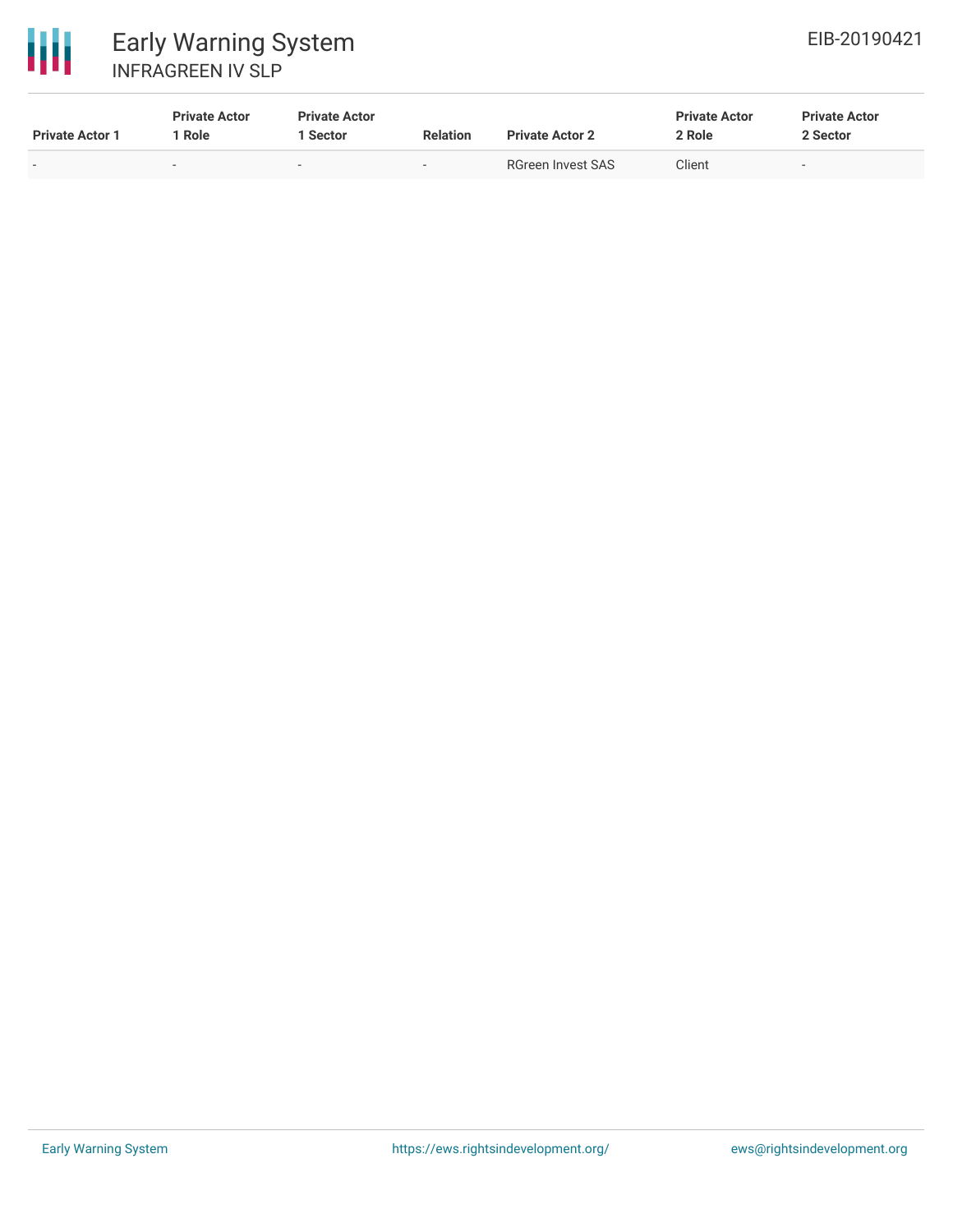## **Contact Information**

No contatc information provided at the time of disclosure.

#### **ACCOUNTABILITY MECHANISM OF EIB**

The EIB Complaints Mechanism is designed to facilitate and handle complaints against the EIB by individuals, organizations or corporations affected by EIB activities. When exercising the right to lodge a complaint against the EIB, any member of the public has access to a two-tier procedure, one internal - the Complaints Mechanism Office - and one external - the European Ombudsman. A complaint can be lodged via a written communication addressed to the Secretary General of the EIB, via email to the dedicated email address complaints@eib.org, by completing the online complaint form available at the following address: http://www.eib.org/complaints/form, via fax or delivered directly to the EIB Complaints Mechanism Division, any EIB local representation office or any EIB staff. For further details, check:

http://www.eib.org/attachments/strategies/complaints\_mechanism\_policy\_en.pdf

When dissatisfied with a complaint to the EIB Complaints Mechanism, citizens can then turn towards the European Ombudsman. A memorandum of Understanding has been signed between the EIB and the European Ombudsman establishes that citizens (even outside of the EU if the Ombudsman finds their complaint justified) can turn towards the Ombudsman on issues related to 'maladministration' by the EIB. Note that before going to the Ombudsman, an attempt must be made to resolve the case by contacting the EIB. In addition, the complaint must be made within two years of the date when the facts on which your complaint is based became known to you. You can write to the Ombudsman in any of the languages of the European Union. Additional details, including filing requirements and complaint forms, are available at: http://www.ombudsman.europa.eu/atyourservice/interactiveguide.faces